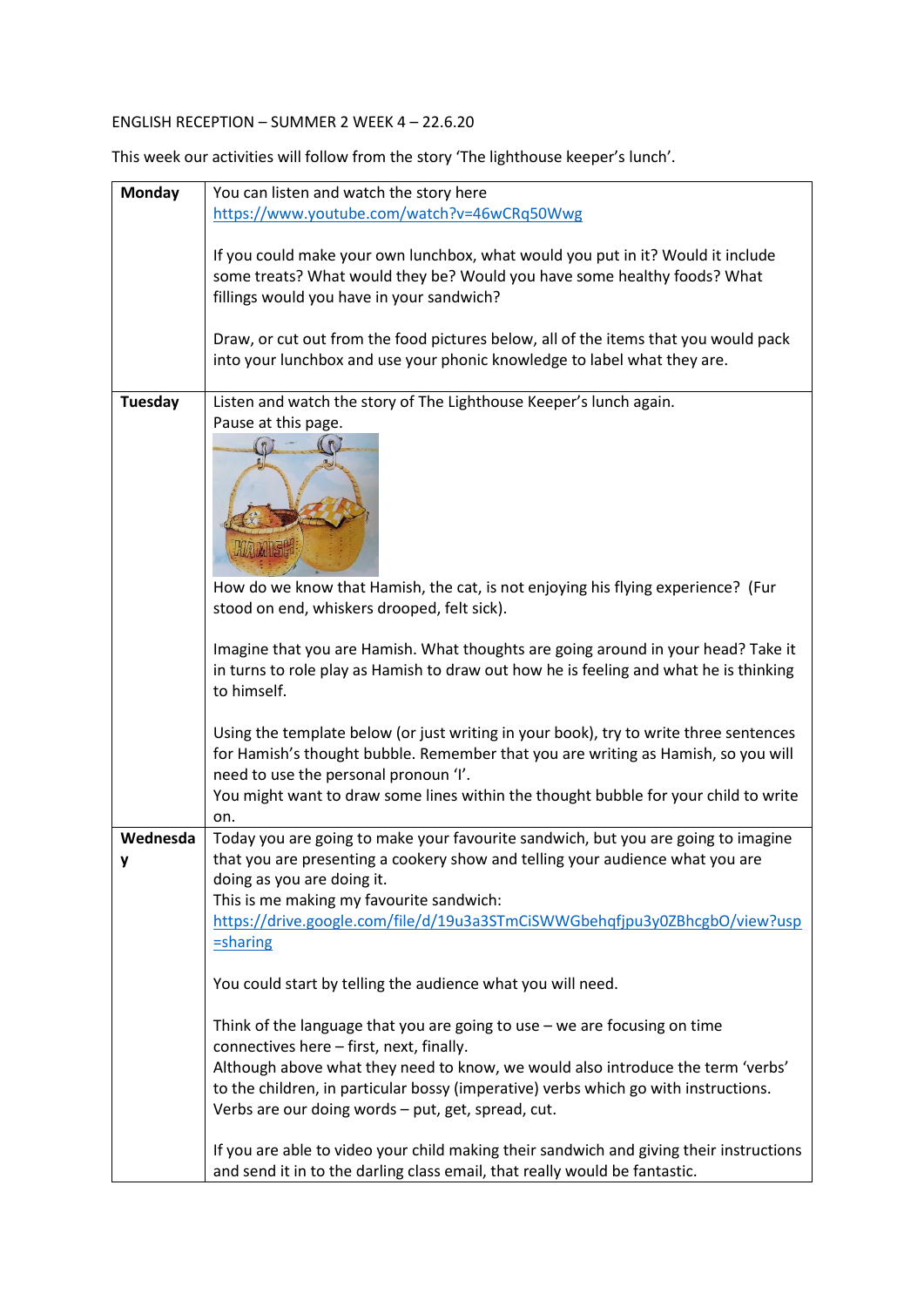| Thursday | If you were able to take a video of your child making their sandwich yesterday, you  |  |  |  |
|----------|--------------------------------------------------------------------------------------|--|--|--|
|          |                                                                                      |  |  |  |
|          | could watch this in preparation for their work today.                                |  |  |  |
|          |                                                                                      |  |  |  |
|          | Cut out the pictures of making a jam sandwich below and put them in the correct      |  |  |  |
|          | order.                                                                               |  |  |  |
|          |                                                                                      |  |  |  |
|          | Pick up the first picture and imagine that you are the cookery presenter again. What |  |  |  |
|          |                                                                                      |  |  |  |
|          | would you say to your audience for this picture?                                     |  |  |  |
|          | Stick in this first picture and write the instruction.                               |  |  |  |
|          |                                                                                      |  |  |  |
|          | Repeat for the next two pictures.                                                    |  |  |  |
|          |                                                                                      |  |  |  |
|          | Use the word bank to help you.                                                       |  |  |  |
|          | Check: Have you started with a capital letter and ended with a full stop? Have you   |  |  |  |
|          | used finger spaces?                                                                  |  |  |  |
| Friday   |                                                                                      |  |  |  |
|          | Today is a continuation from yesterday. You are going to present and write the final |  |  |  |
|          | three instructions.                                                                  |  |  |  |
|          |                                                                                      |  |  |  |
|          | Orally say each instruction, as if you are a cookery presenter then write the        |  |  |  |
|          | instruction.                                                                         |  |  |  |
|          |                                                                                      |  |  |  |
|          | Remember to keep your instructions short and simple.                                 |  |  |  |
|          |                                                                                      |  |  |  |
|          |                                                                                      |  |  |  |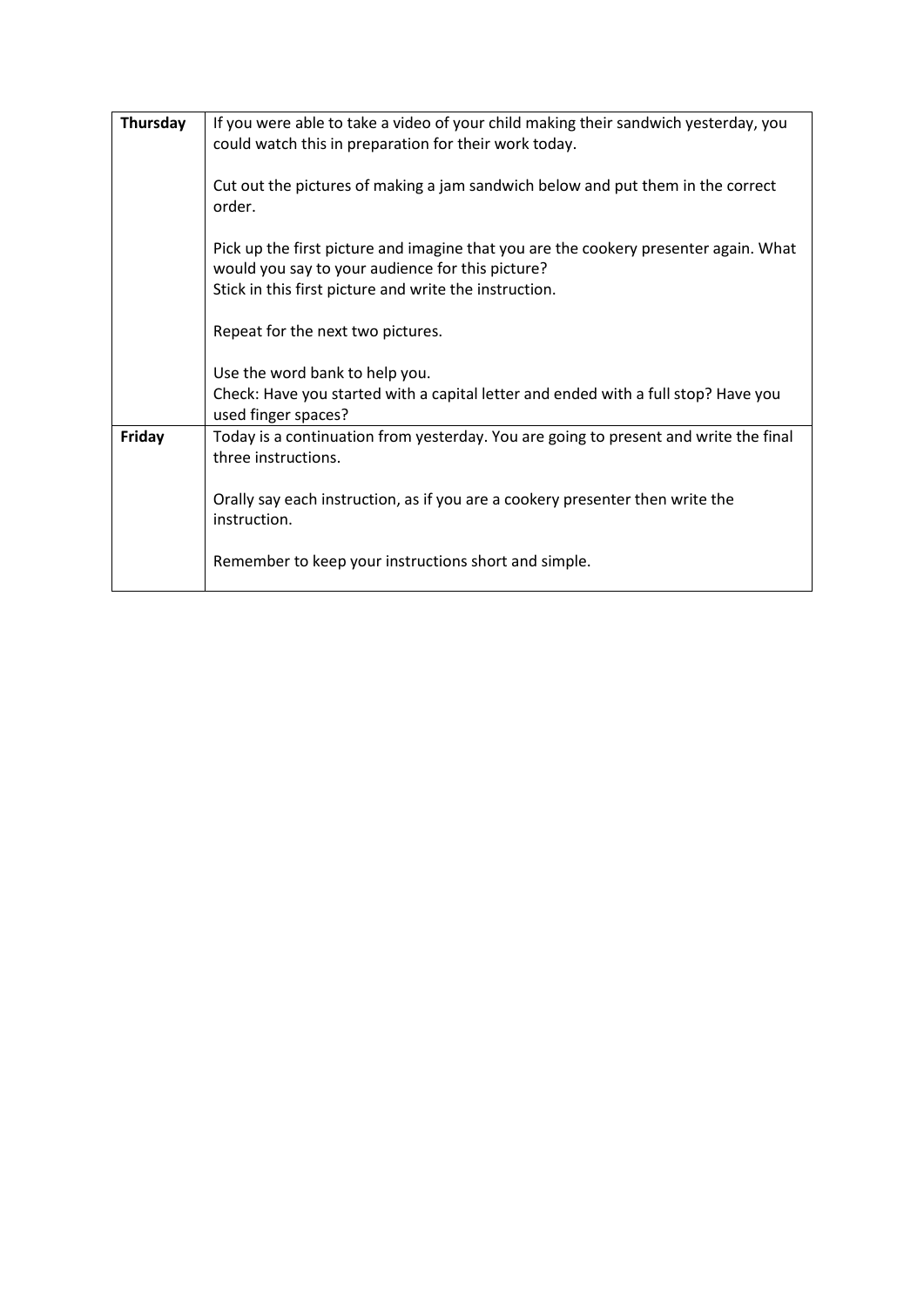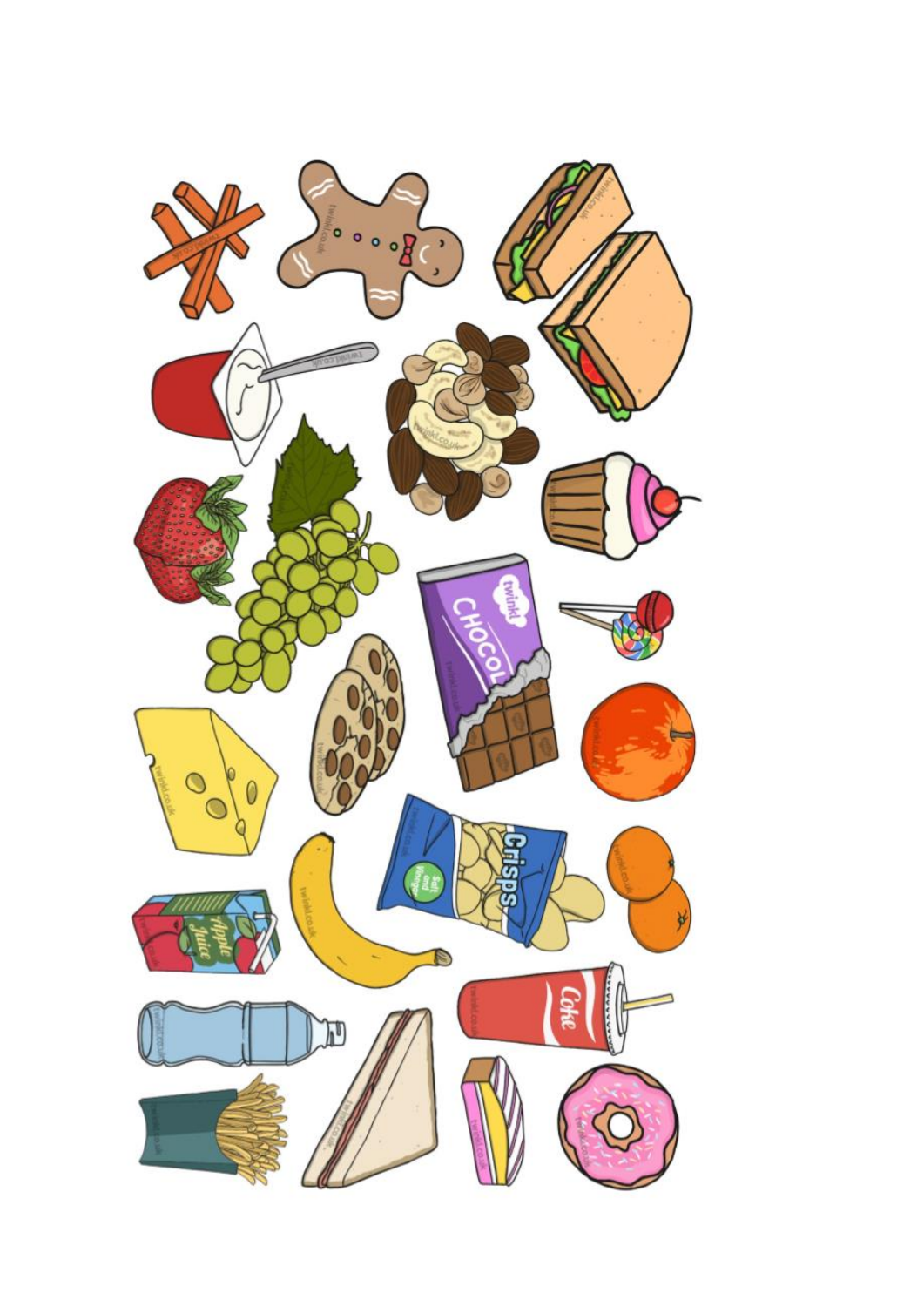